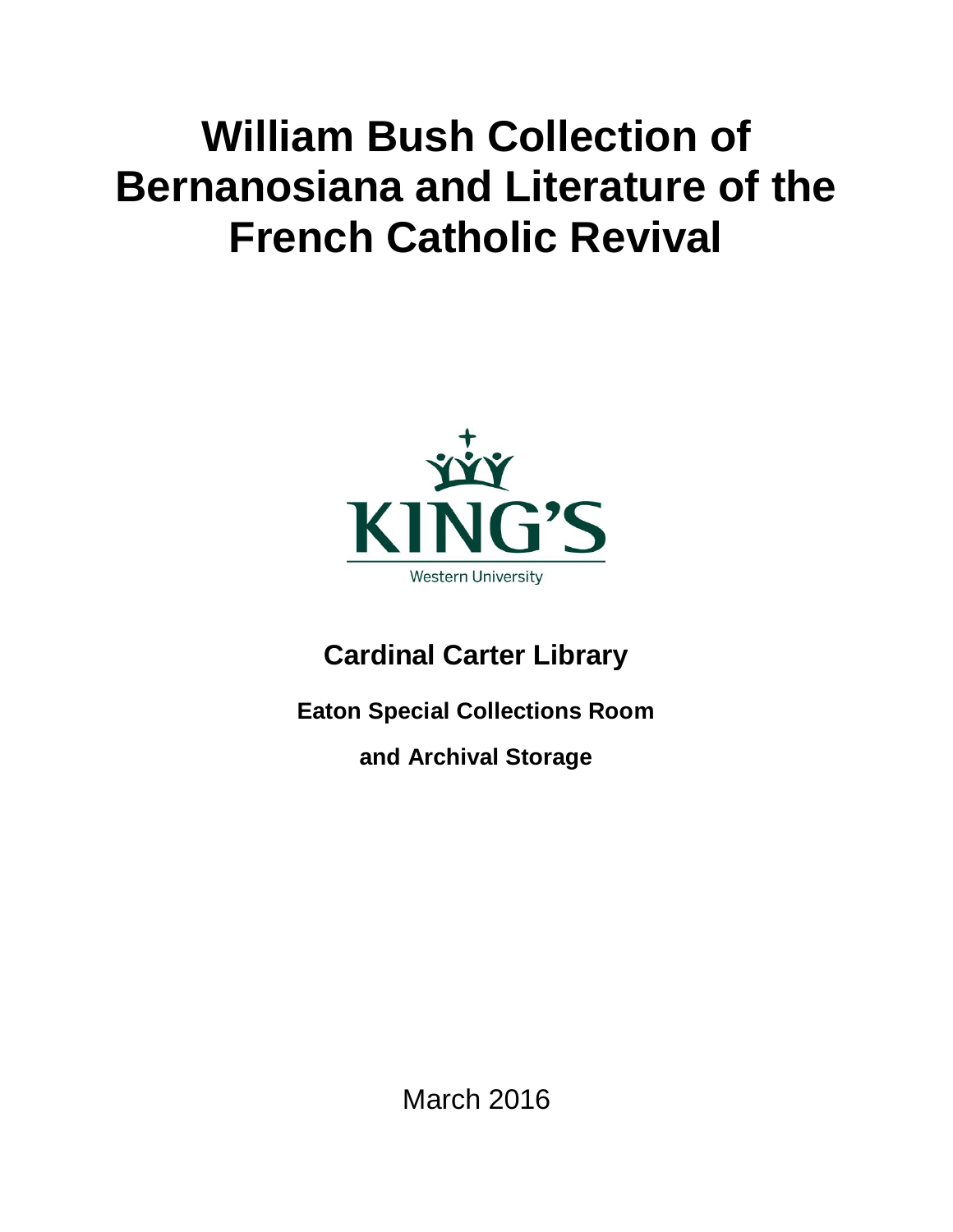| <b>Physical Description:</b> | 4 boxes located in the Eaton Special Collections Room        |
|------------------------------|--------------------------------------------------------------|
|                              | 62 cm. of textual material                                   |
|                              | 17 photographs                                               |
|                              | 3 VHS tapes                                                  |
|                              | 1 LP recording                                               |
|                              | 1 item of clothing                                           |
|                              | 247 monographs located in the Eaton Special Collections Room |
|                              | 466 monographs located in storage                            |
|                              | 109 periodicals located in storage                           |
|                              | 16 binders of primary source material located in storage     |
|                              | 9 monographs located in the King's stacks                    |

## Scope and Content

Professor William S. Bush, a widely recognized authority on the work of French Catholic novelist Georges Bernanos (1888-1948), has donated some 700 volumes to the Library over the past 20 years. This collection consists of material by and about Bernanos, including his influence in the French Catholic literary revival, which served as context for Bernanos' extensive oeuvre. The collection of monographs is complemented by an archival holding of Bernanosiana and French Catholic Revival textual material, photographs and recordings. Also housed with the collection are 16 volumes of primary source material amassed by Bernanos scholar Hubert Sarrazin, of Rio de Janeiro, entitled L'Oeuvre de Bernanos à l'époque de la Seconde Guerre Mondiale: suite chronologique de 1938 à 1945 / texte et commentaire établi sur documents originaux (1964-) and L'oeuvre de Bernanos à l'époque de la Seconde Guerre Mondiale : manuscrits (1984). This Sarrazin material is on permanent loan from Western Libraries.

Box 1.

Series 1. Artifacts.

Michel Bernanos' waistcoat. Given to Wm. Bush by Jehanne-Chantel Bernanos d'Arc, daughter of Michel Bernanos and Sylviane Bernanos.

Audiodisc : Georges Bernanos. Philips auteurs du 20e siècle series

## Box 2.

Series 2. Manuscripts and Typescripts.

- 2.1. Wm. Bush handwritten notes.
- 2.2. Untitled typescript (11 pages, incomplete)
- 2.3. Rough copy of a manuscript of Georges Bernanos
- 2.4. List of "William Bush Donation."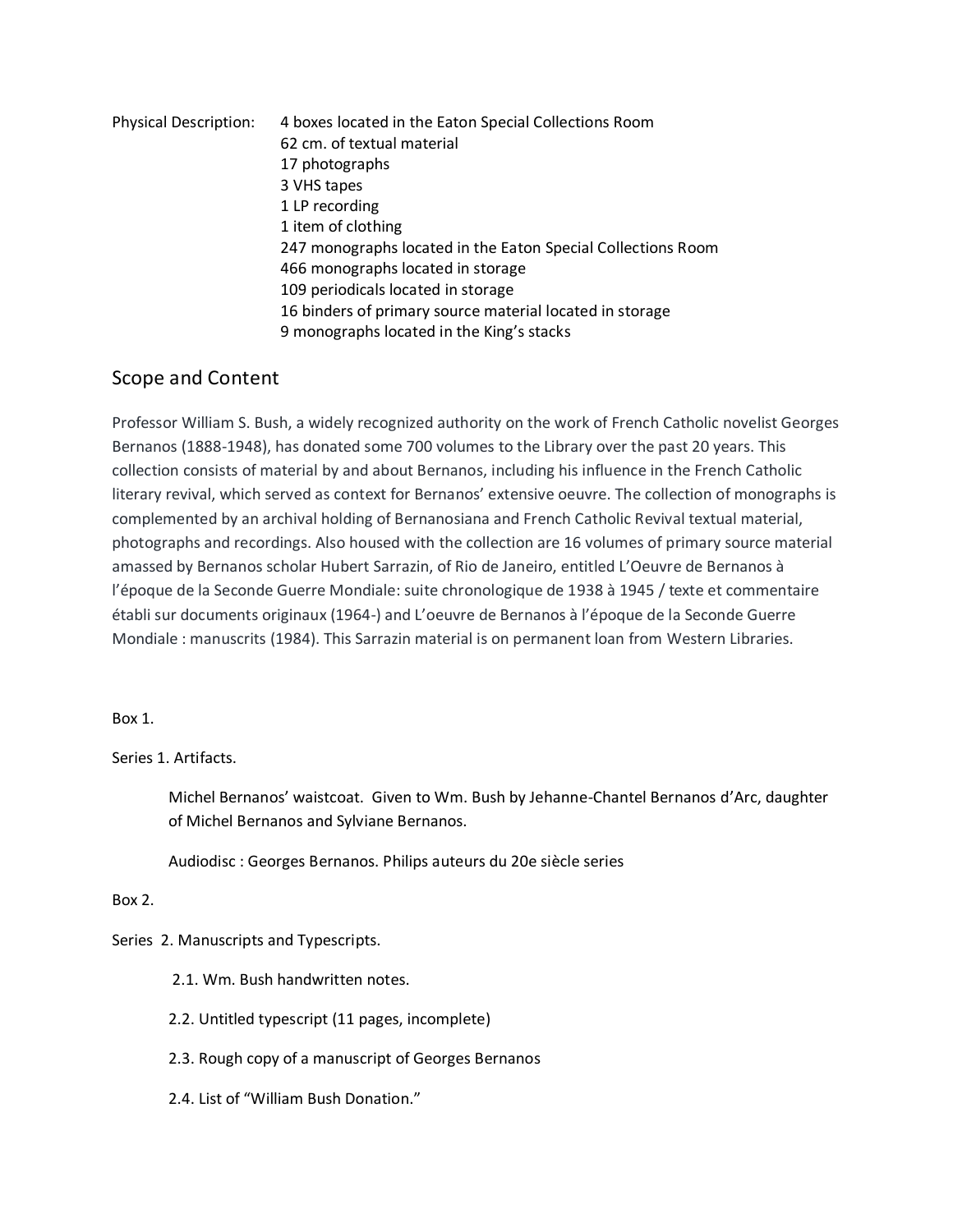2.5. Typescript of Georges Bernanos: *Under Satan's Su n* / translated by J.C. Whitehouse, 1982. This translation is based on the fully restored original manuscript established by Wm. Bush, and was suppressed from publication by Jean-Loup Bernanos.

2.6. Copy of "Succession de Georges Bernanos," Bibliotheque Nationale, Paris.

2.7. Beguin's radio presentation of Dialogues des Carmelites, 1<sup>st</sup> Sept. 1949

2.8. Trial (i.e. lawsuit) by Sylviane Bernanos and Jehanne – Chantal Bernanos against Jean-Loup Bernanos regarding rights for payment

2.9. Text of speech given by Dr. Bush at Cerf in Paris launching the MSS of Marie de l'Incarnation, 16 January 1993.

2.10. Bernanos family tree, 1093 – 1980

2.11. Michel Bernanos: CV titled, "Points de repere" and promotional material for *L'Envers de l'eperon.*

2.12. "The priest and sacerdotal suffering in the novels of Georges Bernanos" by William Shirley Bush , Jr. M.A. thesis, May 1953.

2.13. Handwritten notebook: Notes on Mariatin

2.14. Colloque69: Bernanos. First world colloquium on Bernanos, UWO, 5-7 janvier 1969. Typed list of participants. Correspondence.

2.15. Bernanos' "Unfinished symphony." Copy of the first page of Bernanos' manuscript of *Un mauvais reve*, with the remark that it would never be finished.

2.16. Notebook with notes by Wm. Bush from lunch with Mme Bernanos and Michel, July 10, 1957

2.17. Plaque Georges Bernanos: Lists d'invites a l'Inauguration (Oct. 18, 1979)

Series 3. Published or recorded material.

3.1. Photocopy from *Historia y Vida*, mayo 1977. "Bernanos y la repression nacionalista en Mallorca" / por Josep Massot i Muntaner.

3.2. *Le Jardin de Picpus* / par G. Lenotre. Paris : Perrin, 1976, c1955. With notes by Dr. Bush.

3.3. "La memoire du Carmel" / Jean Rollin. Saint-Denis : Musee d'Art et d'Histoire de la ville de Saint-Denis, 1981. With notes by Dr. Bush.

3.4. *Lettre a Jacques Maritain* / Jean Cocteau. Paris : Stock, 1926.

3.5. Albert Beguin, 1901-1957 : la vie et l'oeuvre d'un ecrivain engage.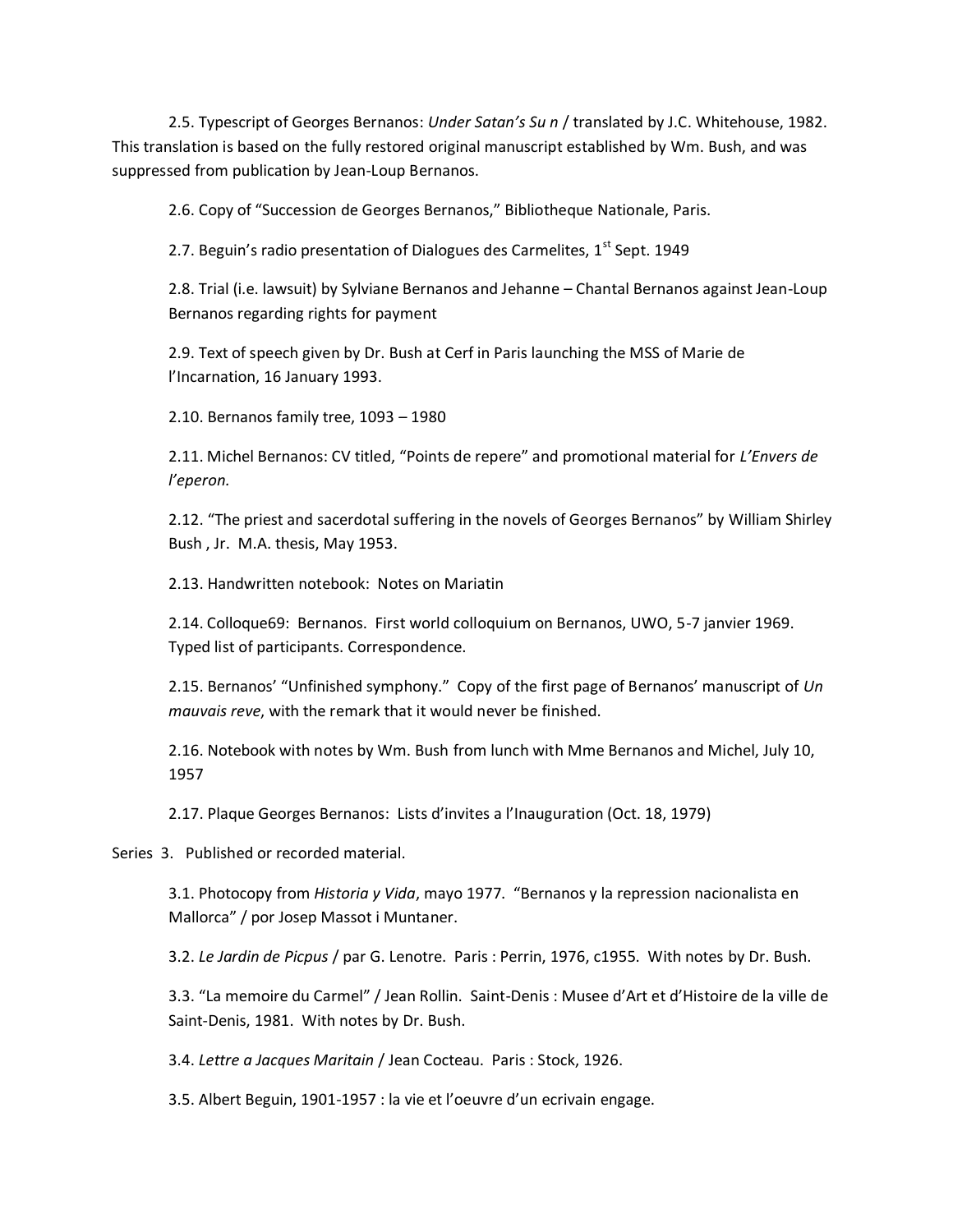3.6. *Destinee providentielle des Carmelites de Compiegne dans la literature et les arts* / Claude Gendre. Signed by author.

3.7. "Chapelles expiatoires ou Theophanie? Le martyre chretien pendant la Revolution francaise" / William Bush. in Le Messager Orthodoxe, no. 128, 1997.

3.8. *Fideliter*. No. 192, 2001. Includes an interview with Dr. Bush.

3.9. "The Witness of Bernanos" by William Bush. In *Crisis*, vol. 14, no. 10, Nov. 1996. With notes by Dr. Bush.

3.10. Interview with Dr. Bush in *Famille chretienne*, no. 1330, July 2003.

3.11. *Les Bibliophiles Comtois*. Annuaire 1984. unbound.

3.12. *Le Carmel de Sens, 1625-1975* / texte et notes, Alype-Jean Noirot. With notes by Dr. Bush.

3.13. "Monsieur Ouine : Il problema dell'intellettuale." *L'Osservatore Romano*, 23 Nov., 1978.

3.14. *Livres de France.* January 1962.

3.15. *Le Figaro Litteraire.* no. 1246, 6-12 April 1970.

3.16. Article in *Western News*, November 15, 1979, with notes by Dr. Bush.

3.17. "Bernanos un chretien." *vives flammes*, 1980-4, no. 125.

3.18.1. *Cahiers L'Herne : Georges Bernanos*. [1962] Commercial copy with Dr. Bush's first article on Bernanos

3.18.2. Cahiers L'Herne : Georges Bernanos. [1962] Gift copy with uncut pages.

3.19. *With empty hands : the message of Therese of Lisieux* / Conrad de Meester. Tunbridge Wells, Kent : Burns & Oates, 1987.

3.20. *16 Carmelites*. Text of play, and VHS recording.

3.21. *<<Marchons ensemble, seigneur!>> : femmes a la suite du Christ au Carmel*. Editions Du Carmel, 2004.

3.22. *The mantle of Elijah : The martyrs of Compiegne as prophets of the modern age* / Terry Newkirk, OCDS. Washington, DC : Institute of Carmelite Studies, 1995. (2 copies)

Box 3.

3.23. *France Catholique*, March 13, 1998. "Une annee Bernanos."

3.24. *Therese de Lisieux dans le sillage du centenaire*. Includes article by Wm. Bush: "Lecture orthodoxe des poems de Therese."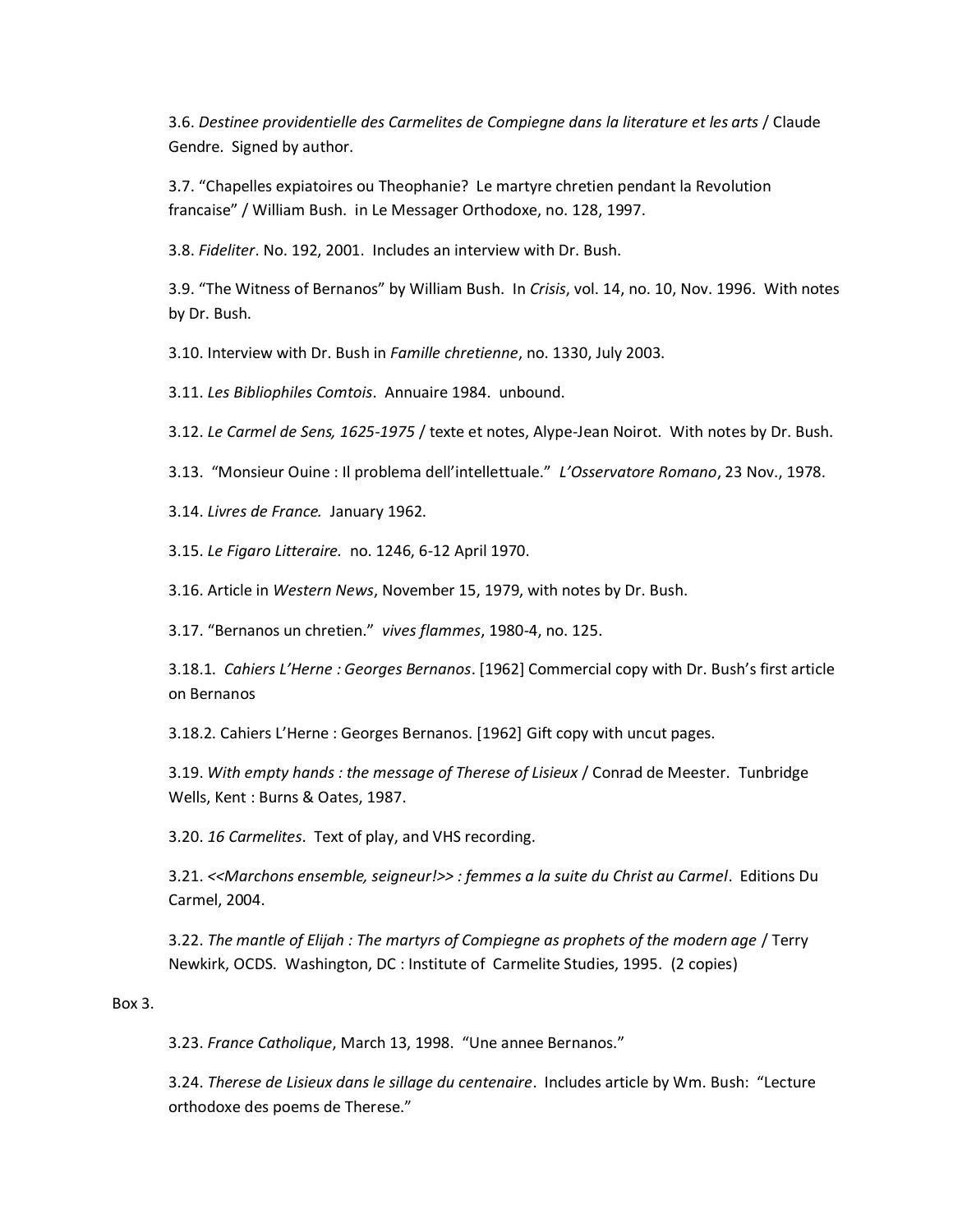3.25. *Renaissance de Fleury*, no. 118, June 1981. Includes article by Wm. Bush: " G. Bernanos et la priere benedictine."

3.26. *Dom Besse : un benedictin monarchist* / par Jean-Paul Besse. Paris : Cahiers D.U.C., 1989. copy signed by the author.

3.27. Au devant de vous : poems / Michel Bernanos ; preface de William Bush.

3.28. Photocopy of "Adieu a Bernanos" by Daniel Pezeril.

3.29. "Les obseques de G. Bernanos" photocopy from *La Croix*, 7 juilet, 1948.

3.30. "L'autre regard" : texte theatral et mise en scene d'Anne Delbee, d'apres le livre de William Bush. Inscribed to Wm. Bush by Anne Delbee.

3.31. *Crisis*, November 1996. "The witness of Bernanos" / Wm. Bush.

3.32. Photocopy of "Debate on Bresson film, Journal d'un cure de champagne." 1951

3.33. Photocopied articles by Henri Massis.

3.34. Photocopy of "ou allons-nous : message de Bernanos". Cahiers du temoignage chretien, Aout-Septembre 1943.

3.35. Photocopied articles from *Esprit*, no. 268, 1958, on Bernanos and Beguin.

3.36. Jean-Loup Bernanos: Georges Bernanos a la merci des passants. Reviews from several sources.

3.37. "Dialogues of the Carmelites" – VHS recordings of the opera from Canadian Opera Company, Toronto, and University of Iowa Opera Theater (with program)

3.38. Cramer Club

3.39. Georges Bernanos: "Autobiographie" from *La Nef*

3.40. Georges Bernanos: "La conversation avec le psychiatre." *Esprit*, Dec. 1952. Introduction by Beguin.

3.41. Robert Vallery-Radot: articles on Bernanos.

3.42. *Cahiers Bleu* (no. 46, hiver 1988-89) on Michel Bernanos

3.43. "Bernanos au Bresil" from *Liberation*, Aug. 4, 1988

3.44. Book reviews of *Sous le soleil de Satan*, photocopied from varied sources.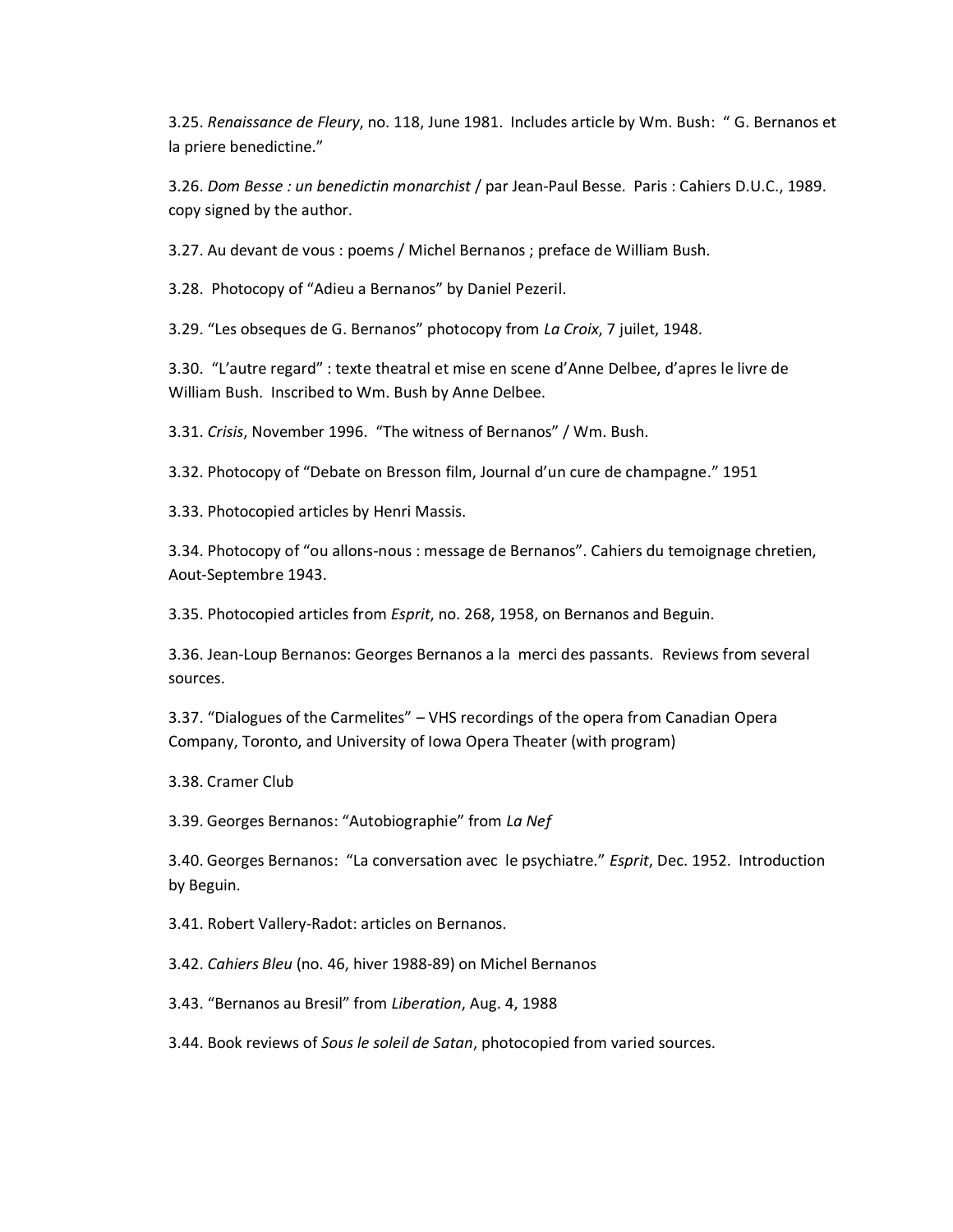3.45. Jean-Loup Bernanos. Interview in *La Presse française*, 8 Feb. 1985; "Bernanos a la merci des passants" book review in *France Catholique*, 13 June 1986. Death notice from *Le Figaro*, 9/05/2003

3.46. "The Spirit of Truth and the Mystery of Charles Peguy" / William Bush. An offprint from *St. Vladimier's Theological Quarterly*, vol. 17, no. 3, 1973.

3.47. "50 attend discussions on novelist" *London Free Press* notice of Bernanos colloquium at U.W.O. 1969. (World first)

3.48. Folder of book reviews of Michel Bernanos: *La montagne morte de la vie* (*The other side of the mountain*)

3.49. "The martyrdom of the sixteen Carmelites of Compiegne : a Christian crowning of the philosophers' century" / William Bush. *Logos,* v.2 no.1, Winter 1999.

3.50. "Georges Bernanos's *Monsieur Ouine* The "Great Novel" of "The Greatest Novelist of His Time" / William Bush. *Logos*. 4:1. Winter 2001

3.51. " "Besognons, Dieu Besognera!" Madame Lidoine et la theophanie Place du Trone" par William Bush. *Bulletin de la Societe Historique de Compiegne*, 1995.

3.52. "Le role de Marie de l'Incarnation" / William Bush. *Dieu est amour*. no. 154, Octobre 1993. p.5.

3.53. Photocopy of *Dialogues des Carmelites* (Adaptation pour la scene) (Beguin)

3.54. *L'Avant scene opera*, Mai 1983 no. 52. Poulenc: Dialogues des Carmelites. With photocopied article: Dialogues des Carmelites : du livre a la scene / Marcelle Tassencourt.

3.55. *L'Avant-scene theatre*, July 1965. Dialogues des Carmelites / Georges Bernanos.

3.56. Edith Stein : La Verita' e il Calvario (Edith Stein : truth and Calvary), 1980

3.57. Photocopied articles on Maritain/Bernanos.

3.58. Photocopied articles on Maritain.

3.59. Photocopy of *La joie*, prepared by Albert Beguin, with notes and supplements left out of original edition. Edition Critique du Club du Meilleur Livre, 1954.

3.60. Documents of Dr. Jean Benier, who accompanied Bernanos to South America. One article titled, "Bernanos le visionnaire" and a typed excerpt from a letter, "Scandale de la verite."

3.61. "L'hommage de l'Artois a Georges Bernanos," 1953.

3.62. Signed copy of the *Bulletin de la societe Paul Claudel*, no. 79, special number for the relaunch of *Le Soulier de Satin*, 1980.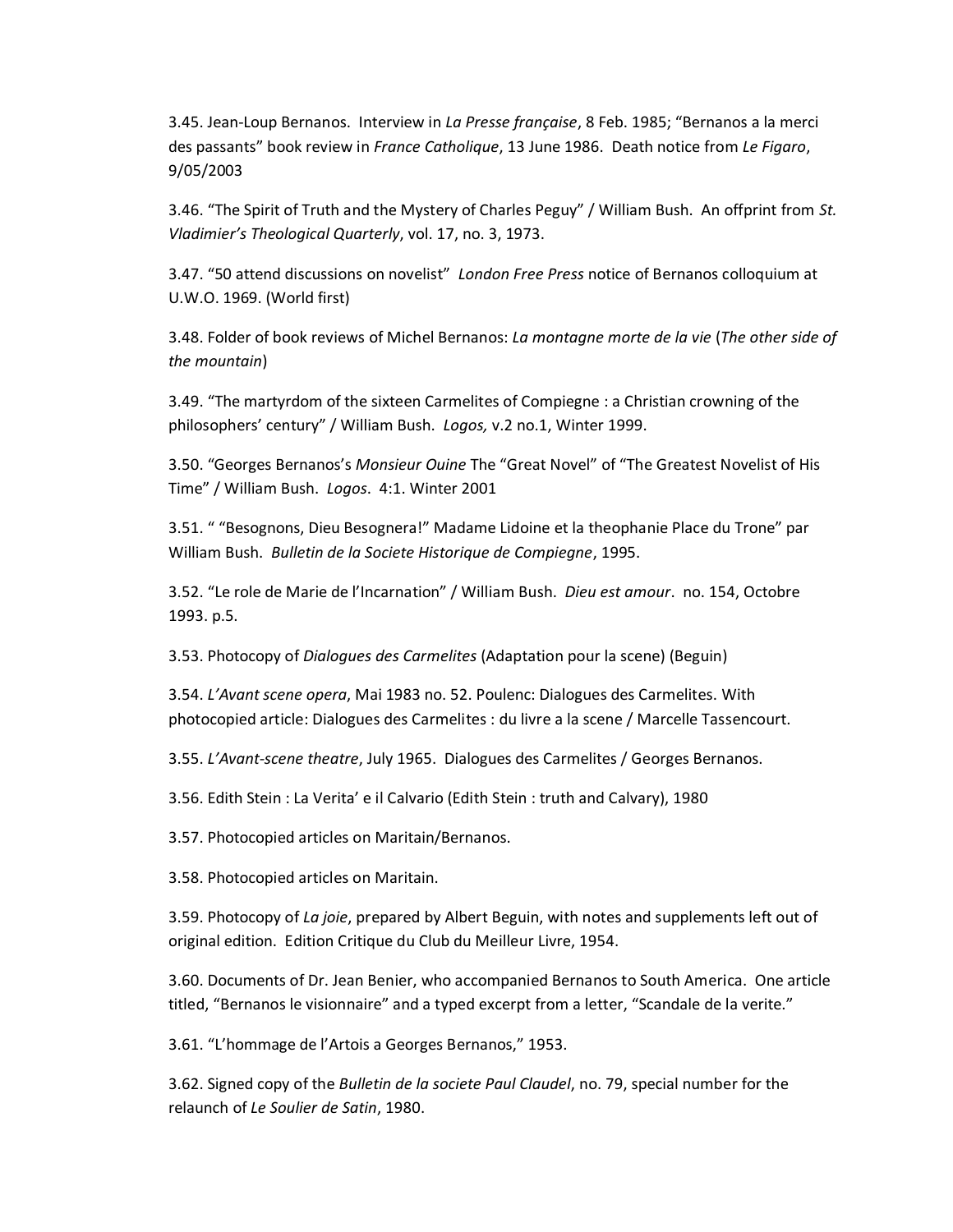3.63. "The last one at the scaffold." William Bush sheds some light on the lives of the real-life Compiegne Carmelites ... *The Metropolitan Opera Playbill*, Dec. 2002.

3.64. Photocopy from *La Nef*, Avril-Mai 1949. "Fragments d'un Journal avec Bernanos" (1931) by Michel Dard. Unique insight into Bernanos family.

3.65. "Communio Sanctorum" (Communion of the Saints). Letter written by Beguin in German with its English translation, published in *Neue Zuricher Nachrichten*, June 1951. Seminal work stating his case regarding *Dialogues des Carmelites* in regard to von le Fort's story.

3.66. *Arca bunei sperante*. This volume in Romanian is a tribute to Ovidiu Cotrus, literary critic and publisher with whom Dr. Bush corresponded. His wife published these translations of letters to her husband. Dr. Bush's letters are on pp. 92-103.

3.67. "Sob O Sol" article from Brazilian newspaper *O Globo*, Sept. 27, 1987.

## Box 4

Series 4. Correspondence

4.1. Consists of letters to and from Dr. Bush. Also included are two partial letters from Bernanos scholar Hubert Sarrazin, dated 1968 and 1969.

4.2. Correspondence of Albert Beguin

4.3. Correspondence between Dr. Bush and Dorothy Day regarding an article submitted to the *Catholic Worker*, 1962. Includes a copy of the article.

4.4. Correspondence between Dr. Bush and Jean-Loup Bernanos.

4.4.1. Correspondence with J-L Bernanos and Librairie Plon regarding *Sous le Soleil de Satan.*

4.5. Letters from Guy Hattu (Bernanos' nephew who joined him in Brazil) to Albert Beguin

4.6. Correspondence de Bruckberger au sujet des droits aux "Dialogues"

4.7. Correspondence between Bruckberger and Maritain

4.8. Correspondence between Sylviane Bernanos and Dr. Bush

4.8.1. Correspondence of Sylviane Bernanos re *Au devant de vous*, poetry of Michel Bernanos. Letter to Jacques Chirac with reply, and letter to Dr. Bush, author of foreword.

4.9. Correspondence of Dr. Bush from Anne Delbee

4.10. Correspondence of Dr. Bush from Raymonda Vincent (Mme Albert Beguin). Includes review by Dr. Bush of two volumes on Beguin published in 1977.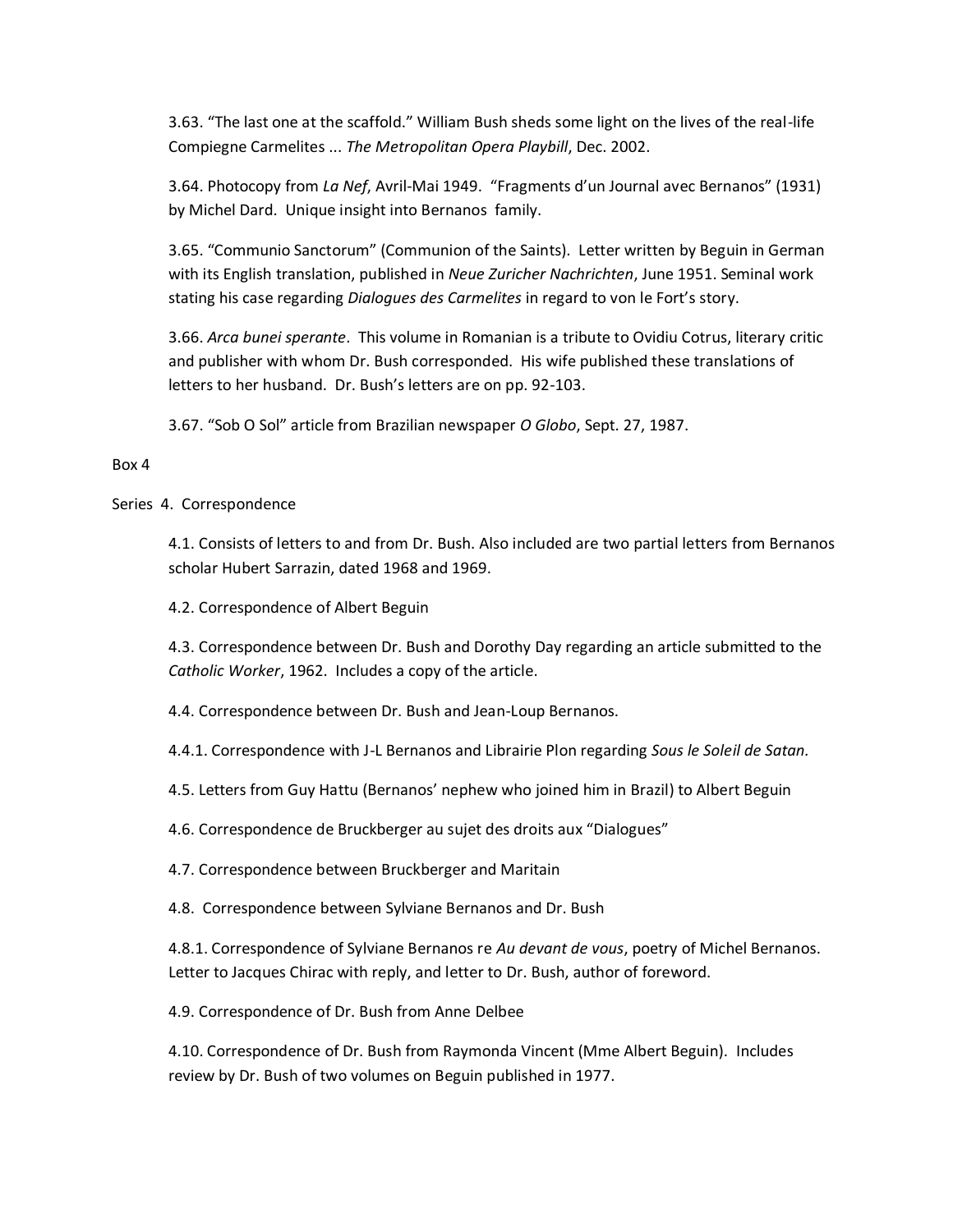4.11. Correspondence to Dr. Bush from C.M. Michaelis

4.12. Correspondence: Chantal Bernanos and Albert Beguin

4.13. Correspondence: Claude Bernanos de Zagas and Albert Beguin. Originals housed in the Beguin collection at La Chaud-de-Fonds, Switzerland.

4.14. Correspondence to Dr. Bush from Pedro Octavio de Cunha, Brazilian friend of Bernanos.

4.15. Correspondence of Cecil Michaelis, to Dr. Bush and one signed letter from G. Bernanos.

Series 5. Printed Material.

This series includes Leaflets advertising *Bernanos, ou, L'ombre lumineuse* / by Pierrette Renard (Grenoble : Universite Stendhal-Grenoble 3, 1990.); Bernanos' death announcement; invitations to anniversary masses; Georges Bernanos stamp: first day cover; reading of Michel Bernanos by Raymond Gerome, 1984.

5.1. Dialogues des Carmelites. Original Paris production of the opera by Francis Poulenc.

5.2. Les Seize Carmelites a l'echafaud / Helene Vigier

5.3. Dialogues des Carmelites. 1987 revival

5.4. Conference and exhibition programs and proceedings

5.5. Two photocopies of Georges Bernanos' baptismal certificate, 1888.

5.6. The Carmelites. Newspaper clipping of Dr. Bush meeting with the prioress of the Carmelites (1985); Bulletin des amis ... (1993); poster for lecture (1985), photocopy of death certificate of Marie de l'Incarnation (1836).

5.7. Three original contracts between G. Bernanos and Librairie Plon.

5.8. Ordination Episcopale du frère Guy Gaucher, O.C.D., 19 Octobre 1986.

5.9. Wedding invitation of Marie-Alix de Romanet de Beaune, daughter of Dominique Bernanos.

5.10. "Le Jardin historique de Picpus." Carmelite martyrs burial site.

Series 6. Photographs.

6.1. 8 small monochrome photos from Dr. Bush's Bernanos pilgrimage (1957) to Lumbres, Fressin. Also includes an envelope containing dried leaves from the "charmilles" at Fressin. One photo of Georges and Michel Bernanos (24 x 18.5 cm.)

6.2. Photo of a painted portrait of Bernanos while in Brazil. Given to Dr. Bush by Sylviane Bernanos. Signed "Gilberto, 1968."